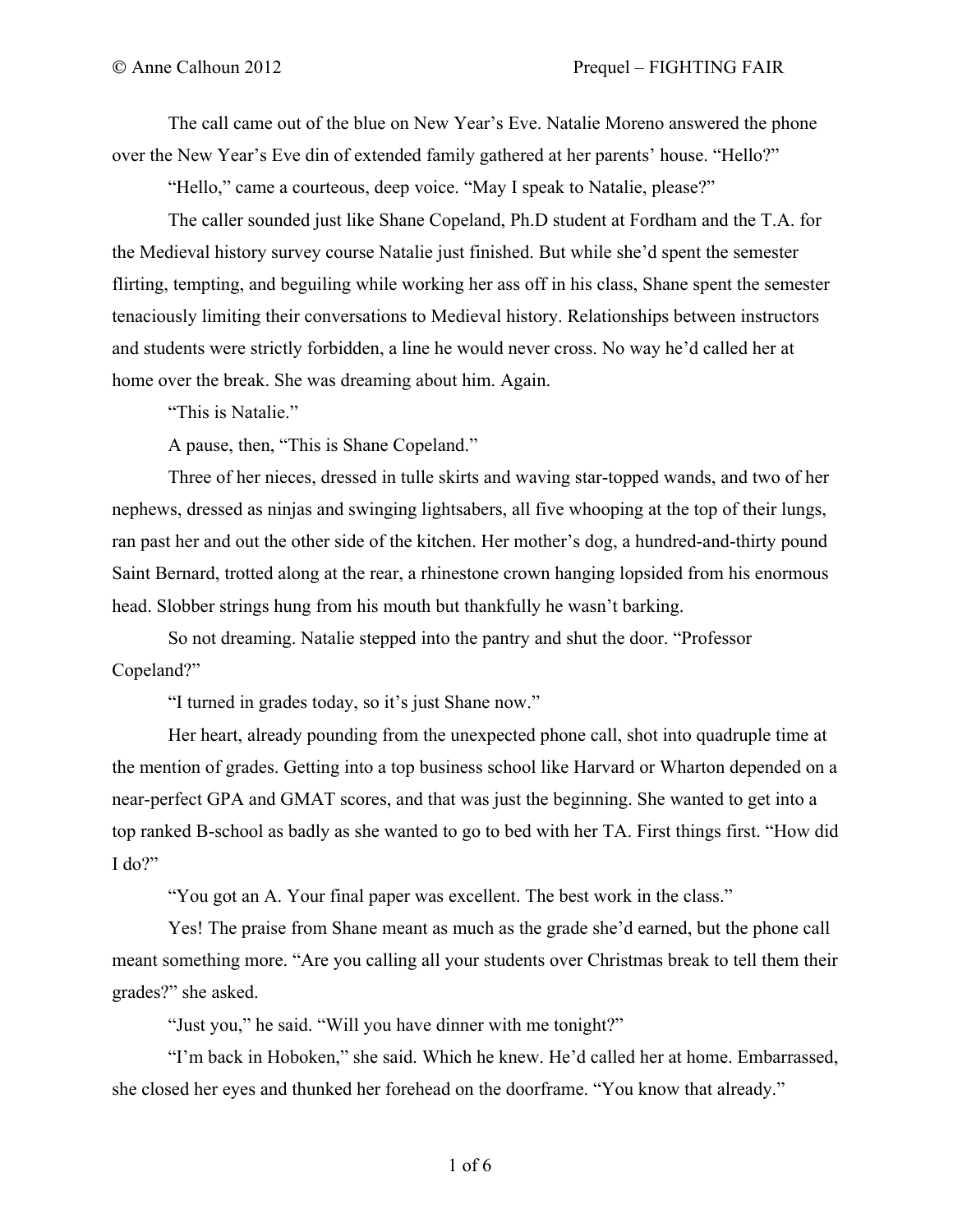"I'm calling from the PATH station."

She straightened. High-pitched little girl giggles ascended into shrieks, a hiiiiii-ya yell and the zzzooooom-swoosh of the lightsaber from the living room, then a crash. Perfect timing. She considered the state of her hair and makeup. "I'll be there in thirty minutes."

During the semester she'd spent an hour getting ready for his eight am class. Tonight she ran upstairs, ruthlessly evicted her older nieces from the bathroom, took a ninety second shower, pulled on lace underwear, clean jeans and a tight white turtleneck sweater, then applied fresh mascara and lip gloss, and brushed out her shoulder blade-length hair. Ponytail? Too casual. Braids? Too school-girl, a look she desperately wanted to avoid tonight. A twist? Too professional. She wasn't a Wharton grad yet and she had ten minutes to get to the PATH, so she left it loose.

"Mom?" she called from the foyer as she pulled on her coat. "I'm meeting a friend for a drink."

Her mother appeared from the family room. "In this weather?"

Wet, thick snow falling outside the dining room windows gave her a moment's pause. "I'm not leaving town."

"Anyone we know?"

"No," she said truthfully. "It's someone from school. Don't wait up for me."

Her Nissan Sentra started reluctantly, but she was at the PATH station within thirty minutes of hanging up the phone. She swung through the kiss-and-ride drop off area but when she didn't see Shane outside she parked in the nearly empty lot and trotted into the station.

He sat in one of the chairs in the waiting room, elbows braced on corderoy-clad knees, seemingly lost in thought. His close-cropped blond hair gleamed under the lights. At the click of her heeled boots he looked up, dark blue eyes serious, his mouth unsmiling.

"Hi," she said.

He looked up at her for a few seconds, then got to his feet. He wasn't much taller than her, but broad through the shoulders, and as his gaze skimmed her body in the tight sweater in jeans in a way he'd never done before, the point of his visit became clear. Sleeping with her was no longer a violation of the university's code of conduct. So here he was. Dinner was just the obligatory courtesy.

*Be happy. This is what you wanted.*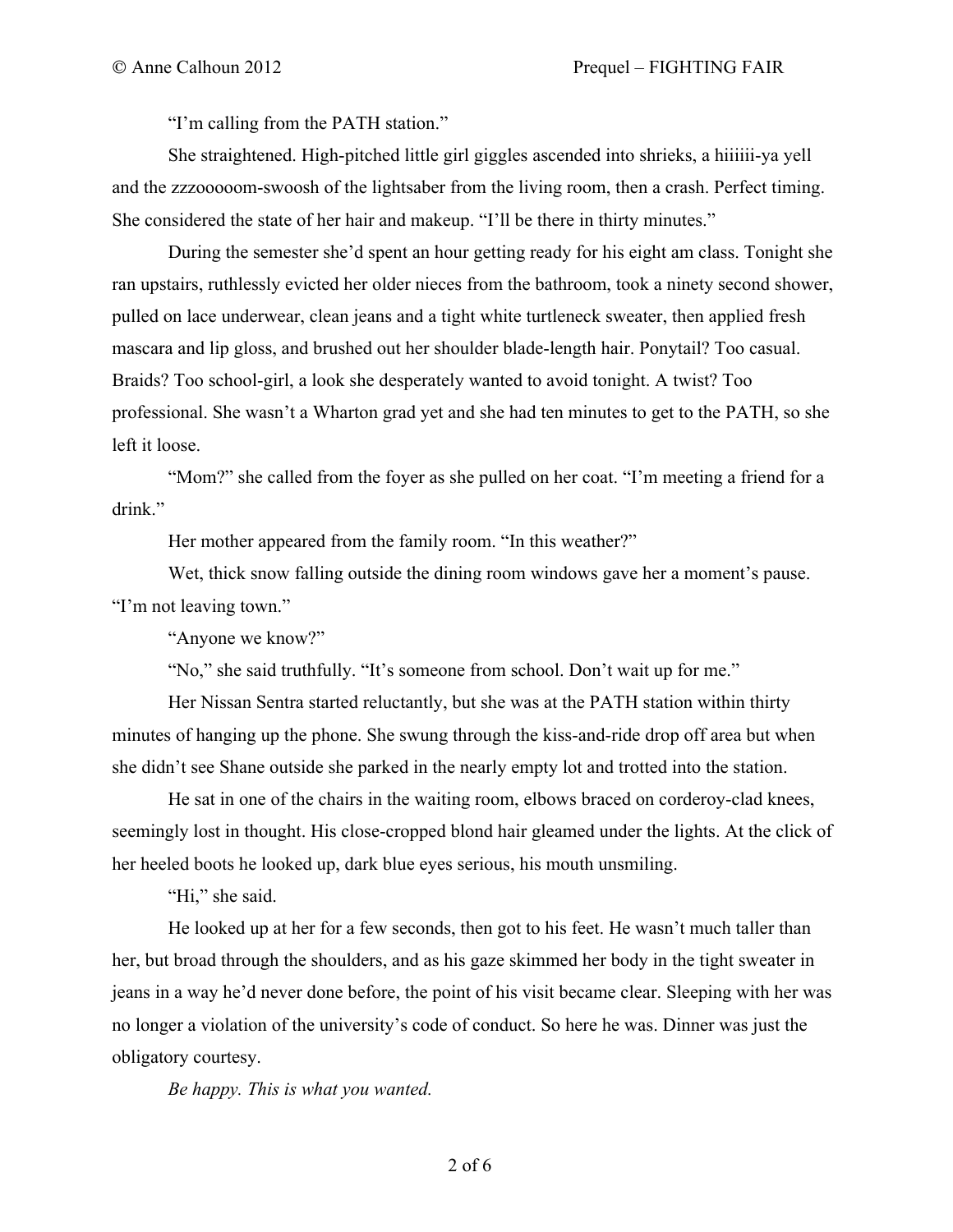"Tell me you're twenty-one," he said.

"I'm twenty-one," she said obediently, then waited a beat. "Do you want to know how old I really am?"

A hint of a smile. "Yes."

"Twenty-three. I took a gap year before I started at Fordham. I'm seven years past legal, not your student, and if it helps, I'm not a virgin, either."

Relief and amusement mixed in his eyes, but he continued to study her face. He'd steadfastly ignored every overture to make their conversations personal. They never met in his office, only at the union or a coffee shop near campus. She mentioned family, friends, her time in Costa Rica and India, her plans to go to business school. He would smile that distant, enigmatic smile, and turn the conversation back to women's roles in medieval society, or the emerging middle class, and with every conversation she wanted him more.

"Do you want to get dinner?"

No point in delaying the inevitable. "I've done nothing but sleep and eat my mother's cooking for the last ten days, so no. Do you want to get a room?"

The banked fire in his eyes flared into heat. Hands still in his pockets, he tilted his head toward the door to the parking lot. "After you."

She cajoled her little car a few blocks through the slushy streets to the W hotel on the waterfront. For all her brazenness she felt self-conscious at their lack of luggage and bare ring fingers, but the clerk didn't bat an eyelash. One hand at her back Shane guided her to the elevator, down a plushly carpeted hall, and into a room on the seventeenth floor.

Once inside she shrugged out of her coat and walked to the windows. Across the Hudson, the lights of the Manhattan skyline twinkled through the fast-falling snow. "Wow," she said.

His coat landed on top of hers on a chair, then he came up behind her, slid his hand into her loose hair and fisted at the nape of her neck. With a gasp she tipped her head back, trying to ease the sting, but his lips and teeth on her jawline made her gasp again. The hand not in her hair rose and tugged down the white wool turtleneck to bare her nape. A rough nip made her jump, but the steady sucking pressure on the bundle of nerves where her neck connected to her shoulder made her shudder and sag against him.

"Off," he growled, then whisked her sweater up and over her head, leaving her in jeans and a white lace bra. Her nipples, dusky shadows behind the lace, tightened almost painfully as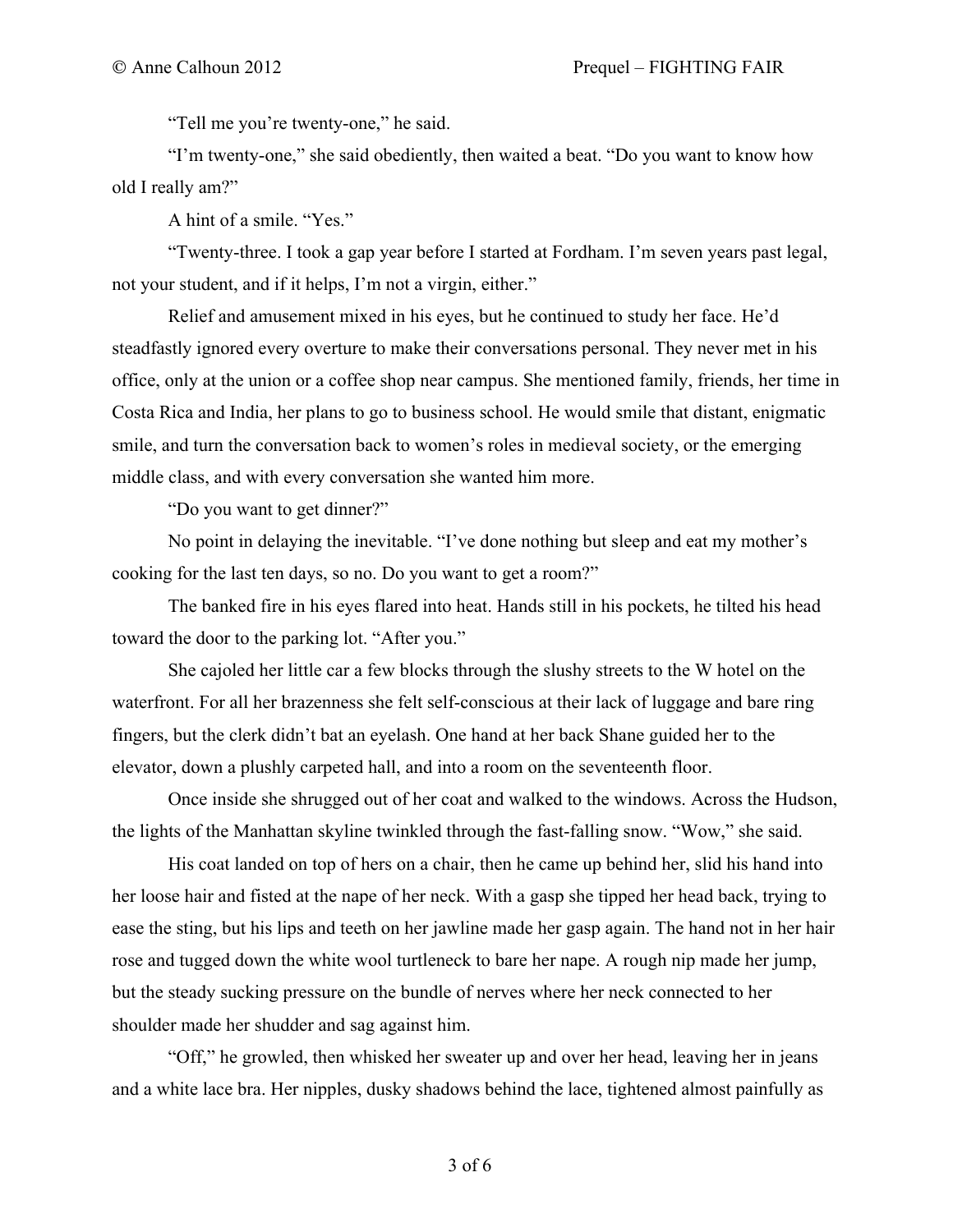his mouth found her nape once again. Her hands lifted jerkily as sensation coursed lava-like through her to pool in her pussy. She grasped the back of his head with one hand and the forearm, wrapped around her waist with the other.

Then his arm tightened, lifting her feet off the floor to dump her face-first onto the kingsized bed. Eyes wide, she rolled to her back, tossed her hair back from her face, and finally took in what he was wearing. Dark green cords, a navy wool sweater, and a buttondown shirt underneath.

"How do you make professor clothes so hot?" she asked.

He put one knee between her legs and crawled up to drop to his elbows. One hand took some of his weight while the other gripped her jaw and throat. The first touch of his mouth on hers was a rough nuzzle demanding she open to him. The second was a full-on plundering. She took his weight, his tongue, his hand back in her hair, holding her still as a semester's worth of longing exploded inside her. She arched up and he forced his thigh against her pussy to keep her in place, the heat and strength of his erection shoved against her hip. Desperate to get her hands on his skin she tugged up his sweater and shirt and found the muscles at the top of his ass, flexing as he ground against her.

He broke the kiss and backed away. She gripped the tail of his shirt, tugging both sweater and shirt over his head when he pulled back to flip open the front catch of her bra and bare her breasts. The blond hair dusting his chest drew her fingers until he straddled her and cupped her breasts. A gentle knead and her breath caught. A pinch to her nipples and her mouth dropped open. A harder pinch combined with a rough massaging movement and she moaned and writhed under him.

But this was no inexperienced boy. Shane read her response as white-hot arousal and continued until her hands found his belt and began to tug it open.

"I've wanted you since September. Now, Shane. Please."

He opened her jeans and skimmed them off while she worked at button and zipper. He got a condom from his wallet and smoothed it on, then parted her legs, lowered himself into the cradle of her thighs, and began to push inside.

"Oh, fuck," he said as he slid into her wet heat.

Something very feminine and possessive smiled smugly at the realization she'd reduced her articulate professor to single syllable words. He bent his forehead to hers. "You're not the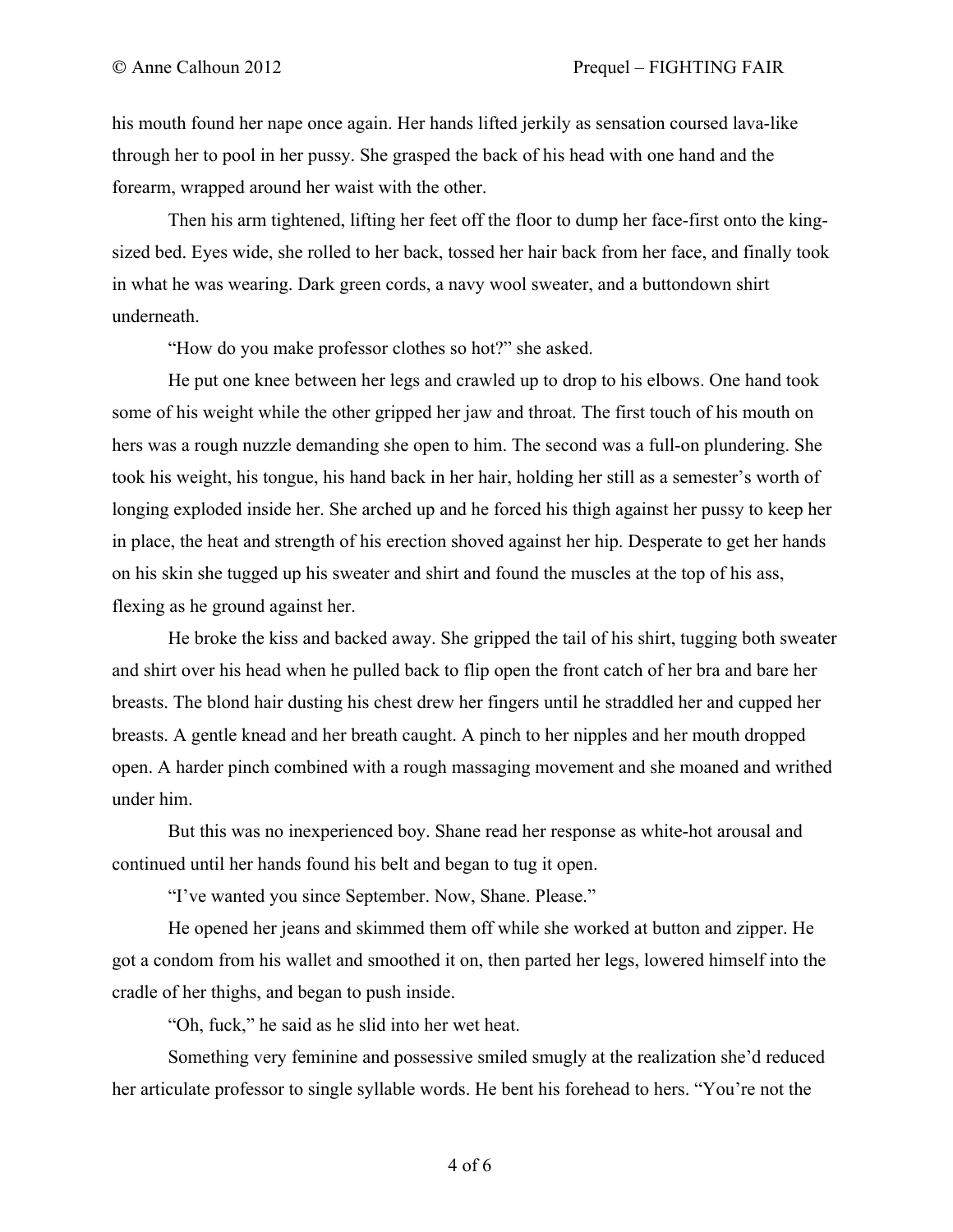only one who's wanted all fall."

The softly murmured words made her heart kick crazily in her ribcage. "Start," she whispered back. "And don't stop."

He gave a few firm, testing thrusts, then adjusted the tilt of her hips. The next thrust sent electric heat sparking and crackling along every nerve in her body, tightening muscles and the clench of her fingernails in his shoulders. Within a minute she was gasping, pleading little noises forced from her throat as each stroke glided over her g-spot. The high-class bed wouldn't dare squeak, so the silent air of the room highlighted the slick sound of their coupling, her whimpers, his soft grunts as their bodies strained together and he hurled her into orgasm. He followed moments after, body shuddering as his cock pulsed inside her.

With four months of drawn out desire finally satisfied, she expected some relief from the longing. Instead the scratched itch left her wanting more.

Hhe lifted his head and gave her an oddly sweet kiss. "Now can we get some dinner?" She blinked, and the lingering tingle of his lips against hers made her stupid. "What?"

"Dinner. You're familiar with it, I assume. The chief components include a meal, your choice, and conversation. I want to hear about your holiday. Costa Rica and India. How the GMAT prep is coming. About your nieces and nephews and their Christmas." He gave her an oddly crooked smile and tugged a strand of hair free from her mouth. "If you're not familiar with dinner, allow me to introduce you to the concept, and perhaps another one called foreplay."

"You didn't come to Hoboken just to fuck me?"

"I didn't come to Hoboken just to fuck you," he said with some asperity, then his voice gentled. "Natalie, I remember every single thing you said about your life in my hearing. I didn't respond because I knew if I took one step down that path, I'd violate your trust, Professor Harris's trust, the university's trust, and jeopardize any future we might have."

"Even one step?" she asked.

"Even one step."

Iron-willed, and smart as hell. She couldn't stop the smile that danced around her lips. "Dinner sounds great."

He glanced out at the falling snow, then gave her another kiss, this one less sweet, more promising. "Room service?"

"Even better," she said. She licked his lower lip, then nuzzled into the warm hollow of